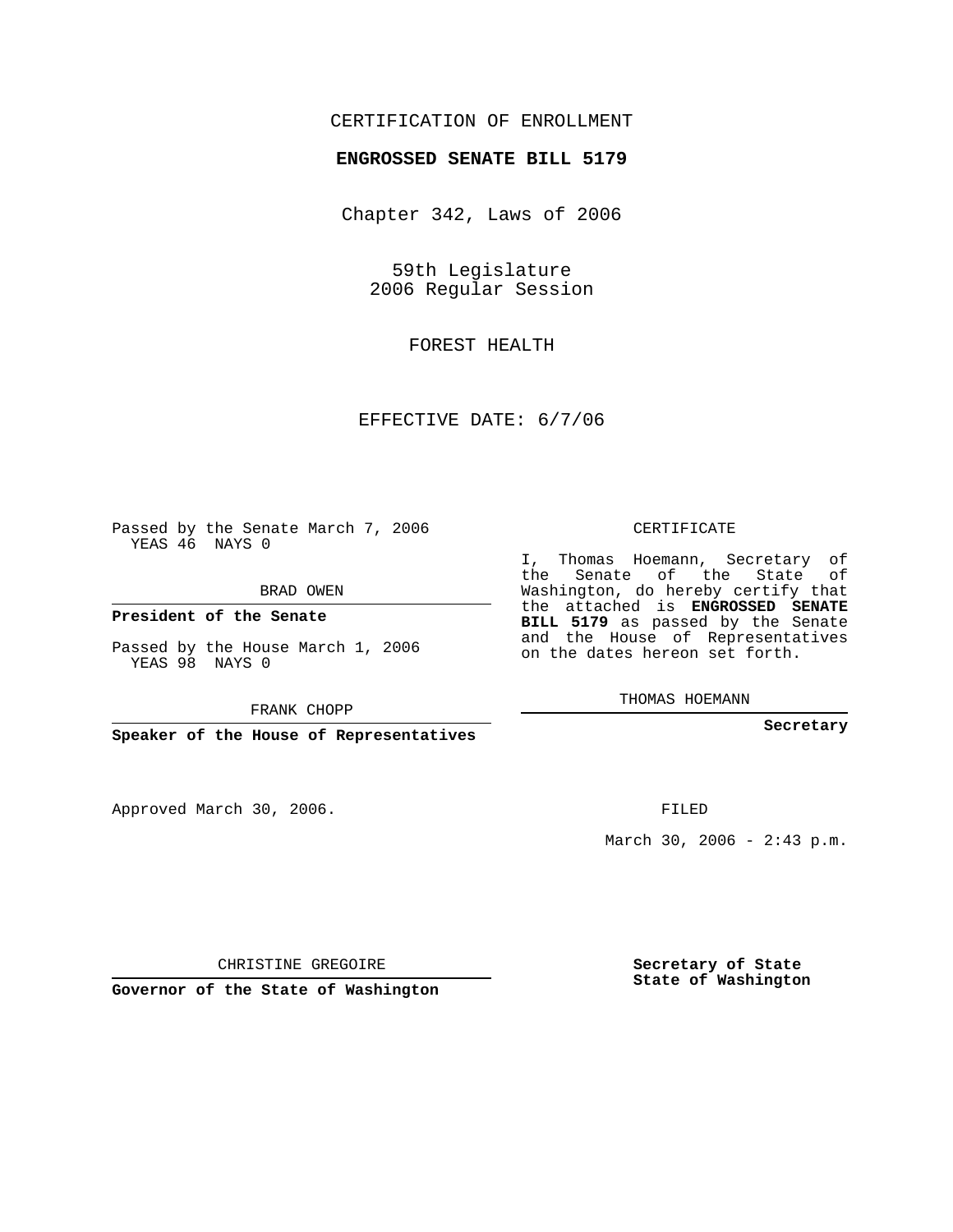## **ENGROSSED SENATE BILL 5179** \_\_\_\_\_\_\_\_\_\_\_\_\_\_\_\_\_\_\_\_\_\_\_\_\_\_\_\_\_\_\_\_\_\_\_\_\_\_\_\_\_\_\_\_\_

\_\_\_\_\_\_\_\_\_\_\_\_\_\_\_\_\_\_\_\_\_\_\_\_\_\_\_\_\_\_\_\_\_\_\_\_\_\_\_\_\_\_\_\_\_

## AS AMENDED BY THE HOUSE

Passed Legislature - 2006 Regular Session

**State of Washington 59th Legislature 2006 Regular Session By** Senators Morton, Jacobsen, Sheldon and Stevens Read first time 01/17/2005. Referred to Committee on Natural Resources, Ocean & Recreation.

 AN ACT Relating to forest health; creating new sections; and providing an expiration date.

BE IT ENACTED BY THE LEGISLATURE OF THE STATE OF WASHINGTON:

 NEW SECTION. **Sec. 1.** (1) A work group is created to study opportunities to improve the forest health issues enumerated in RCW 76.06.140 that are facing forest land in Washington and to help the commissioner of public lands develop a strategic plan under section 3, chapter 218, Laws of 2004. The work group may, if deemed necessary, identify and focus on regions of the state where forest health issues enumerated in section 1 of this act are the most critical.

 (2)(a) The work group is comprised of individuals selected on the basis of their knowledge of forests, forest ecology, or forest health issues and, if determined by the commissioner of public lands to be necessary, should represent a mix of individuals with knowledge regarding specific regions of the state. Members of the work group shall be appointed by the commissioner of public lands, unless otherwise specified, and shall include:

 (i) The commissioner of public lands or the commissioner's designee, who shall serve as chair;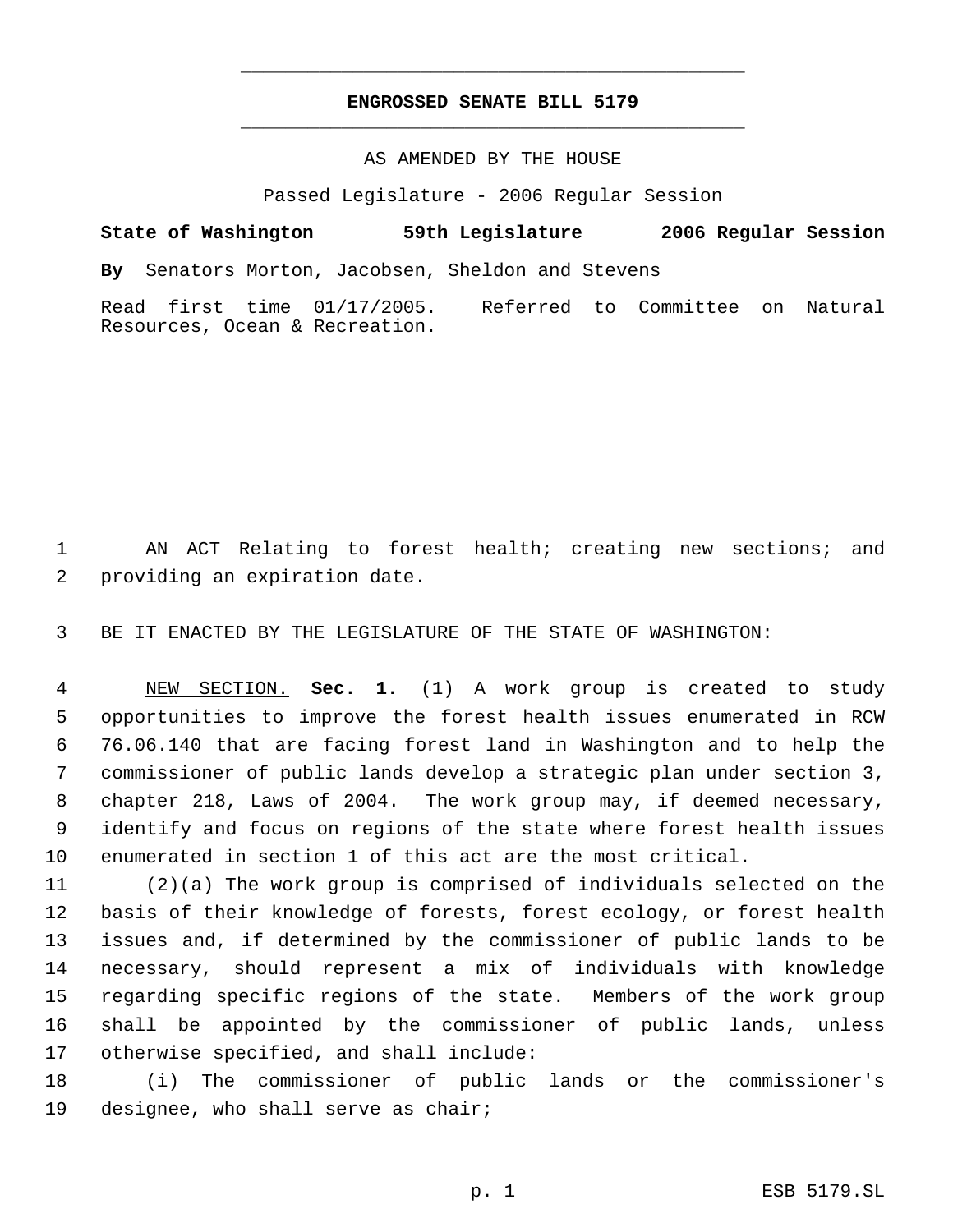(ii) A representative of a statewide industrial timber landowner's group;

 (iii) A landowner representative from the small forest landowner advisory committee established in RCW 76.13.110;

 (iv) A representative of a college within a state university that specializes in forestry or natural resources science;

(v) A representative of an environmental organization;

 (vi) A representative of a county that has within its borders state-owned forest lands that are known to suffer from the forest health deficiencies enumerated in RCW 76.06.140;

 (vii) A representative of the Washington state department of fish and wildlife;

 (viii) A forest hydrologist, an entomologist, and a fire ecologist, if available;

 (ix) A representative of the governor appointed by the governor; and

(x) A representative of a professional forestry organization.

 (b) In addition to the membership of the work group outlined in this section, the commissioner of public lands shall also invite the full and equal participation of:

 (i) A representative of a tribal government located in a region of the state where the forest health issues enumerated in RCW 76.06.140 23 are present; and

 (ii) A representative of both the United States forest service and the United States fish and wildlife service stationed to work primarily in Washington.

(3) The work group shall:

 (a) Determine whether the goals and requirements of chapter 76.06 RCW are being met with regard to the identification, designation, and reduction of significant forest insect and disease threats to public and private forest resources, and whether the provisions of chapter 76.06 RCW are the most effective and appropriate way to address forest health issues;

 (b) Study what incentives could be used to assist landowners with the costs of creating and maintaining forest health;

 (c) Identify opportunities and barriers for improved prevention of losses of public and private resources to forest insects, diseases, wind, and fire;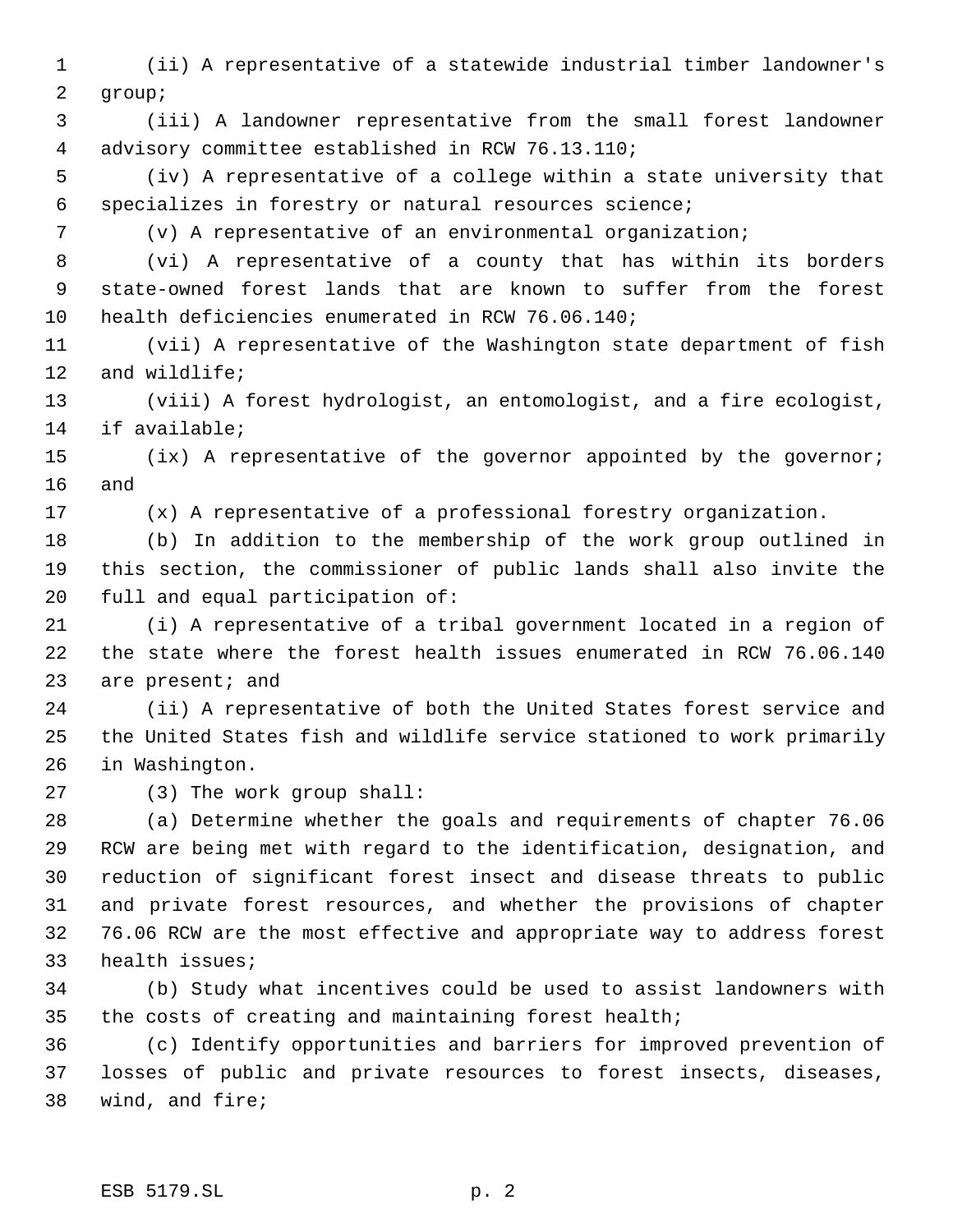(d) Assist the commissioner in developing a strategic plan under section 3, chapter 218, Laws of 2004 for increasing forest resistance and resilience to forest insects, disease, wind, and fire in Washington;

 (e) Develop funding alternatives for consideration by the legislature;

 (f) Explore possible opportunities for the state to enter into cooperative agreements with the federal government, or other avenues for the state to provide input on the management of federally owned land in Washington;

 (g) Develop recommendations for the proper treatment of infested and fire and wind damaged forests on public and private lands within the context of working with interdisciplinary teams under the forest practices act to ensure that forest health is achieved with the 15 protection of fish, wildlife, and other public resources;

 (h) Analyze the state noxious weed control statutes and procedures (chapter 17.10 RCW) and the extreme hazard regulations adopted under the forest protection laws, to determine if the policies and procedures of these laws are applicable, or could serve as a model to support improved forest health; and

 (i) Recommend whether the work group should be extended beyond the time that the required report has been submitted.

 (4) The work group shall submit to the department of natural resources and the appropriate standing committees of the legislature, no later than December 30, 2006, its findings and recommendations for legislation that is necessary to implement the findings.

 (5) The department of natural resources shall provide technical and staff support from existing staff for the work group created by this section.

 (6) The work group is required to hold a minimum of five meetings, at diverse locations throughout the state, to gather public input regarding the group's proposed legislation.

(7) This section expires June 30, 2007.

 NEW SECTION. **Sec. 2.** If specific funding for the purposes of this act, referencing this act by bill or chapter number, is not provided by